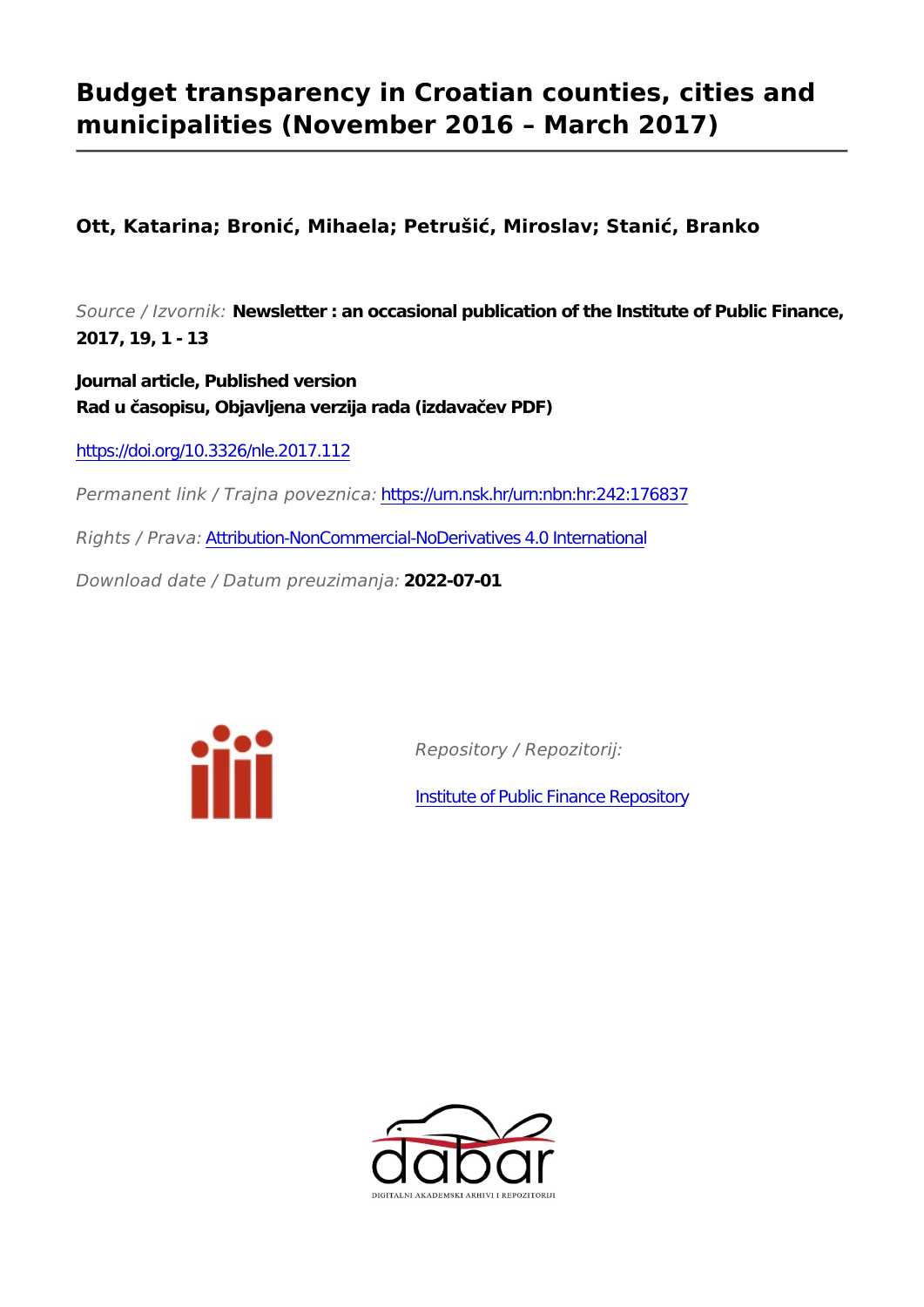

Zagreb l Smičiklasova 21 office@ijf.hr l www.ijf.hr l tel: +385(0)1 4886 444 NEWSLETTER

[doi: 10.3326/nle.2017.112](http://dx.doi.org/10.3326/nle.2017.112)  No. 112 l July 2017 l ISSN 1848-4662

# Budget transparency in Croatian counties, cities and municipalities (November 2016-March 2017)1

## KATARINA OTT, MIHAELA BRONIĆ, MIROSLAV PETRUŠIĆ, BRANKO STANIĆ

*The overall average level of budget transparency in Croatian local government units, measured by the number of budget documents published on their respective official websites, has improved year by year. In the current research cycle, it averages 3.1 (the maximum rank is 5), with counties already being very transparent (4.6 on average), cities fairly good (3.7 on average), but municipalities still inadequately transparent (2.8 on average). Despite the relatively solid averages, there are too many extremely non-transparent local government units. Four cities (Gospić, Imotski, Valpovo and Vrgorac) and as many as 39 municipalities have not published a single budget document that we were searching for, and another seven cities and 50 municipalities have published only one such document each. As in previous years, the most transparent local government units include very sparsely populated ones, such as Ribnik and Dekanovec, and local government units with low per capita income (e.g. Jarmina and Đelekovec). On the other hand, among the least transparent local government units there are units with very high total and per capita budget revenues (e.g. Sutivan, Šolta, Dugopolje and Bol). Detailed results for all counties, cities and municipalities are given later in the text and are also available on [the interactive map](http://www.ijf.hr/transparency) and in [the Excel table](http://www.ijf.hr/download_file.php?file=nle-112.xlsx).*

The Institute of Public Finance (IPF) has analysed budget transparency in Croatian counties, cities and municipalities year after year. This article presents the results of the latest analysis covering the period November 2016-March 2017.2

Budget transparency implies having an insight into complete, accurate, timely and understandable budget information. Publishing budgets in a transparent manner allows citizens to contribute to the more efficient collection of public funds and supply of public goods and services, to increase accountability of the Government and local government authorities and thus to reduce opportunities for corruption.

For the purposes of this research, budget transparency is measured by the number of key budget documents published on the official websites of Croatian local government units<sup>3</sup> which, in this research cycle, include the following:

 $\overline{a}$ 

<sup>&</sup>lt;sup>1</sup> This research was funded by Croatian Science Foundation under the project IP-2014-09-3008.

<sup>&#</sup>x27; This research was funded by Croatian Science Foundation under the project [IP-2014-09-3008](http://www.ijf.hr/eng/research/croatian-science-foundation-projects/1053/olbi/1064/).<br>' The results for previous cycles were published in the articles by Ott, Bronić and Petrušić ([2013,](http://www.ijf.hr/upload/files/file/ENG/newsletter/81.pdf) [2014](http://www.ijf.hr/upload/files/file/ENG/newsletter/87.pdf) and [2015\)](http://www.ijf.hr/upload/files/file/ENG/newsletter/97.pdf), as well as th by Ott, Bronić, Petrušić and Stanić ([2016](http://www.ijf.hr/upload/files/file/ENG/newsletter/107.pdf)).

<sup>3</sup> Irrespective of the formal distinction among the units of local and regional self-government, for the purposes of this article, the term "local government units" covers all 20 counties, 128 cities and 428 municipalities.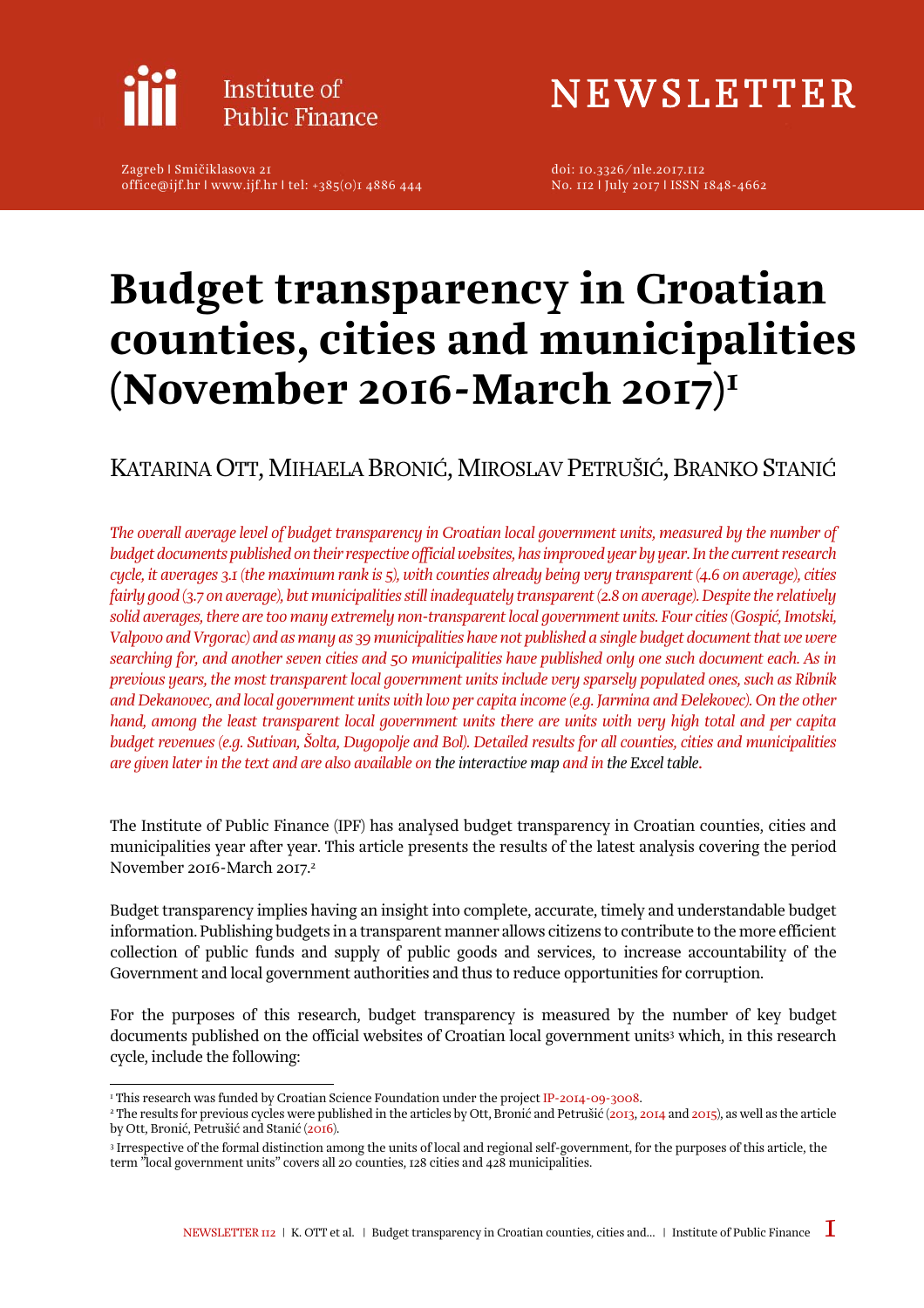- 2015 year-end report;
- 2016 mid-year report;
- 2017 budget proposal;
- 2017 enacted budget; and
- 2017 citizens budget.4

The aim of the research was to establish the quantity of budget documents published on the local government units' official websites, without detailed analysis of their contents. Naturally, the publication of all five budget documents on a local government unit's website implies neither the absolute budget transparency of that unit nor the absolute accountability of its authorities. However, the publication of the documents at least shows compliance with the Budget Act and Act on the Right of Access to Information, and it is the first step towards full budget transparency, as a necessary prerequisite for active citizens' participation in making decisions about the collection and spending of local funds.

The overall average budget transparency in local government units, measured by the number of published budget documents, has improved year by year, growing from 1.8 in the first, to 2.4 in the second and 3.1 in the current research cycles. However, the number of non-transparent local government units is still excessive. Four cities (Gospić, Imotski, Valpovo and Vrgorac) and as many as 39 municipalities have not published a single document, whereas another seven cities (Beli Manastir, Kutjevo, Otok, Petrinja, Pleternica, Senj and Vodnjan) and no less than 50 municipalities have published only one document each (see table D1).

As regards the average level of transparency for all local government units within a county, the leader is the Primorje-Gorski Kotar County, followed by the Karlovac County; the least transparent are the Split-Dalmatia, Lika-Senj, Zadar and Osijek-Baranja counties. By types of local government units, counties are very transparent on average (4.6); the average transparency level in cities is relatively satisfactory (3.7), but that in municipalities is still unsatisfactory (2.8).

Around 30% of all local government units published the same number of documents as in the previous research cycle, and 13% of them even less. In the current cycle, only one local government unit (the municipality of Lovinac) published as many as 3 documents less than in the previous cycle.

Nevertheless, it is encouraging that a considerable number of local government units, i.e. 10 counties, 21 cities and 5 municipalities, maintained the highest level of budget transparency, notably the municipalities of Kistanje, Konavle, Kostrena, Radoboj and Sveti Križ Začretje. Almost half of total local government units published more documents than in the previous research cycle, whereas in four municipalities (Fužine, Gornja Stubica, Marija Bistrica and Tučepi), the number of published documents jumped from zero (in both of the previous cycles) to as many as five. Some cities (Ilok, Oroslavje, Sveti Ivan Zelina and Vinkovci) and municipalities (Bilje, Brckovljani, Cerna, Draž, Dubravica, Đurmanec, Gornja Rijeka, Klinča Sela, Lokve, Lopar, Malinska-Dubašnica, Sibinj, Velika Pisanica and Veliko Trojstvo) also deserve to be commended for publishing four documents more than in the previous cycle.

Below is an explanation of the basic research rules and the analysis results by type of local government unit and type of document published. Also examined are trends in budget transparency and the accessibility of specific documents. A comparison is drawn between the levels of transparency and local government units' populations and budget revenues, and the quality of online budget information to citizens is discussed. The article ends with conclusions and recommendations.

 $\overline{a}$ 4 The publication of the 2015 year-end and 2016 mid-year reports was examined from 2 November to 22 December 2016, and the publication of the 2017 budget proposals, enacted budgets and citizens budgets from 1 February to 26 March 2017. Before that, i.e. on 10 October 2016, an e-mail message was sent to all local government units, informing them of the time and manner of examining their respective websites. Some local government units requested additional explanations in this respect, while others did not even know what a citizens budget was!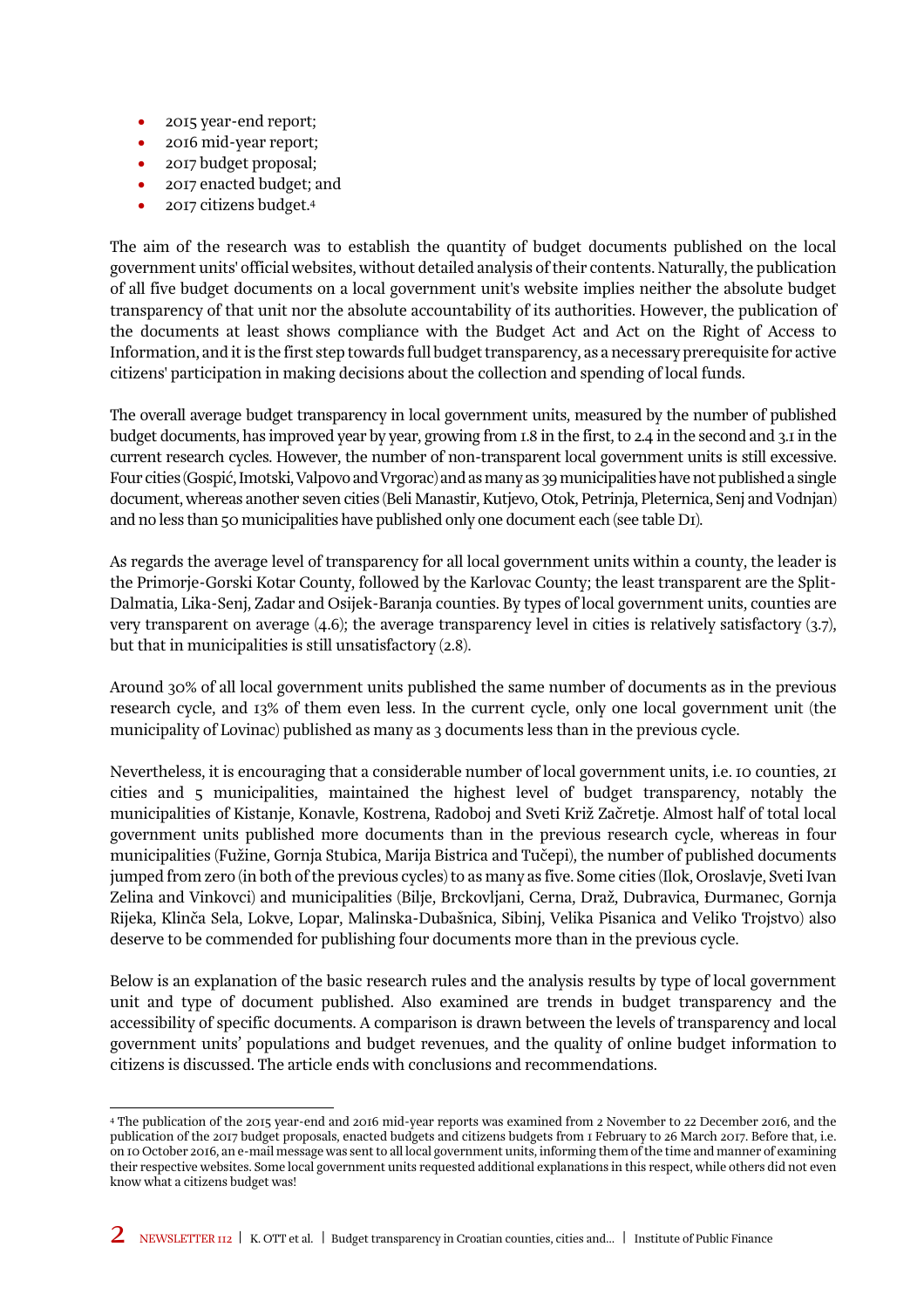on their official websites, in an easily searchable manner and in a machine-readable form, among other things,<br>annual plans, work reports, financial reports and other relevant documents relating to their respective scopes activity, data on the sources of financing, the budget, financial plan or another relevant document showing the<br>public authorities' revenues and expenditures, as well as data and reports on the execution of the budget, fin According to Article 10 of the [Act on the Right of Access to Information,](https://www.zakon.hr/z/126/Zakon-o-pravu-na-pristup-informacijama) public authorities are required to publish on their official websites, in an easily searchable manner and in a machine-readable form, among other things, activity, data on the sources of financing, the budget, financial plan or another relevant document showing the plan or another relevant document.

In compliance with the principle of transparency, Article 12 of the [Budget Act](http://www.mfin.hr/adminmax/docs/Budget Act - consolidated text.pdf) provides that local government units shall publish, in the official gazettes, their respective budgets and budget projections, decisions on interim financing, amendments to the budgets, as well as the general and specific part of their year-end and mid-year reports. The said article further provides that the mid-year and year-end reports, as well as the annual financial reports shall also be published on the local government units' official websites.

Moreover, [the Ministry of Finance, on its official website,](http://www.mfin.hr/adminmax/docs/Jedinstveni format vodica za gradjane uz proracune JLP(R)S.doc) further explains the application of the transparency principle, recommending that, to improve communication with citizens, local government units should publish budget proposals on their respective official websites, while citizens guides could be printed and/or posted on the websites. In order to facilitate that task, the Ministry of Finance has also published a [single format for citizens](http://www.mfin.hr/adminmax/docs/Jedinstveni format vodica za gradjane uz proracune JLP(R)S.doc)  [guides](http://www.mfin.hr/adminmax/docs/Jedinstveni format vodica za gradjane uz proracune JLP(R)S.doc) to be produced along with the local government units' budgets.

#### BASIC RESEARCH RULES

The same rules were applied in all research cycles5. A document is considered to be published if the following conditions are met:

- *Budget proposal* if a document bearing this title is published on a local government unit's website, either as a 'draft budget proposal', or as part of materials for a meeting, or if there is a clearly stated direct link to a website containing that document.
- *Enacted budget* if published on a local government unit's website or if there is a clearly stated direct link to a website containing that document. If published in a local government unit's official gazette, it is deemed to be published only if there is a clearly stated direct link (e.g. 'the 2017 budget') on the local government unit's website to this particular document, or the official gazette in which it can be found<sup>6</sup>. Otherwise, the document is not deemed to be published on the local government unit's website. Such a decision was taken in response to frequently inadequate searchability of official gazettes.
- *Mid-year and year-end reports* if published on a local government unit's website under those titles, or as proposals for (drafts of) mid-year/year-end budget reports, as part of materials for a meeting, or if there is a clearly stated direct link to the websites containing such documents. If published in a local government unit's official gazette, they are deemed to be published only if there is a clearly stated direct link (e.g. 'the 2016 mid-year report') on the local government unit's website to these particular documents, or the official gazette in which they can be found.
- *Citizens budget* if any kind of simplified budget documents, intended for citizens, has been published on a local government unit's website (e.g. budgets in a nutshell, presentations, guides or brochures), or if there is a clearly stated direct link to the websites containing such documents.

For the purposes of this project, budget proposals, enacted budgets (including decisions on interim financing) and mid-year and year-end budget reports are recognised even if they contain only the specific

 $\overline{a}$ <sup>5</sup> A detailed description is given in Ott, Bronić and Petrušić ([2013](http://www.ijf.hr/upload/files/file/ENG/newsletter/81.pdf)).

<sup>6</sup> For local government units with no enacted budgets, the same applies to the decision on interim financing, provided that it contains at least the specific part.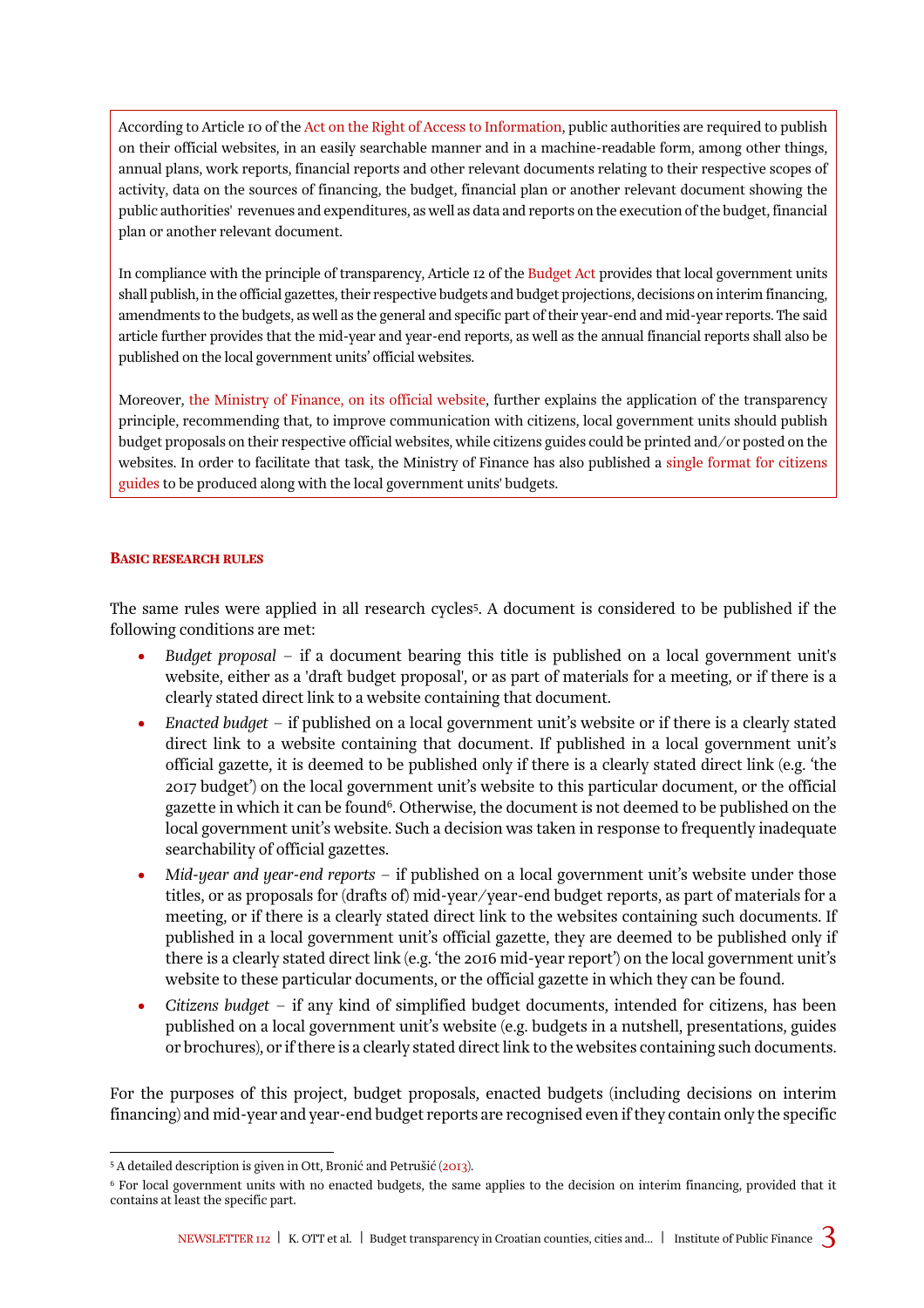parts and no general parts. However, local government units should be aware that this is by no means considered good practice, because such documents only show expenditures and outlays, but not budget revenues and receipts nor deficit or surplus.

Although some local government units may have subsequently published some or all budget documents, this analysis only considers the documents that were available on the local government units' websites in the observed research periods, i.e. on the days when the websites were examined. The subsequently published documents are deemed not to be published<sup>7</sup>. The observed periods for local government units were already set generously, as the websites were assessed well after the preparation deadlines for budget documents8. At this point, it should be noted that timeliness is one of the key features of budget transparency, because, without timely information, citizens cannot participate in the budget processes. Of course, there is always a possibility that the researchers could not find the needed documents, even though they were published, but this only means that the documents were not prominently displayed on the local government units' websites and that citizens would also have had difficulties in finding them.

#### BUDGET TRANSPARENCY IN LOCAL GOVERNMENT UNITS

Graphs 1 and Table D1 (see p. 12) show a very uneven and unsatisfactory level of budget transparency in Croatian local government units.



#### Graph 1

*Level of budget transparency in local government units (%)* 

*Source: The authors.* 

Counties are by far the best, with an average level of budget transparency of 4.6, which means that they published 4.6 out of five budget documents on average. According to graph D1a, as many as 14 counties published all five documents; five counties published four documents, and only the Požega-Slavonia County published as little as two documents.

 $\overline{a}$ 7 For example, at the time of research, the municipality of Lokvičići did not even have an official website, but it was found during a subsequent inspection outside the research period (on 6 April 2017), together with the municipality's 2017 enacted budget.

<sup>8</sup> For example, the executive body was supposed to submit the 2016 mid-year report to the representative body by 15 September 2016, and the assessment of the local government units' websites started as late as 2 November 2016.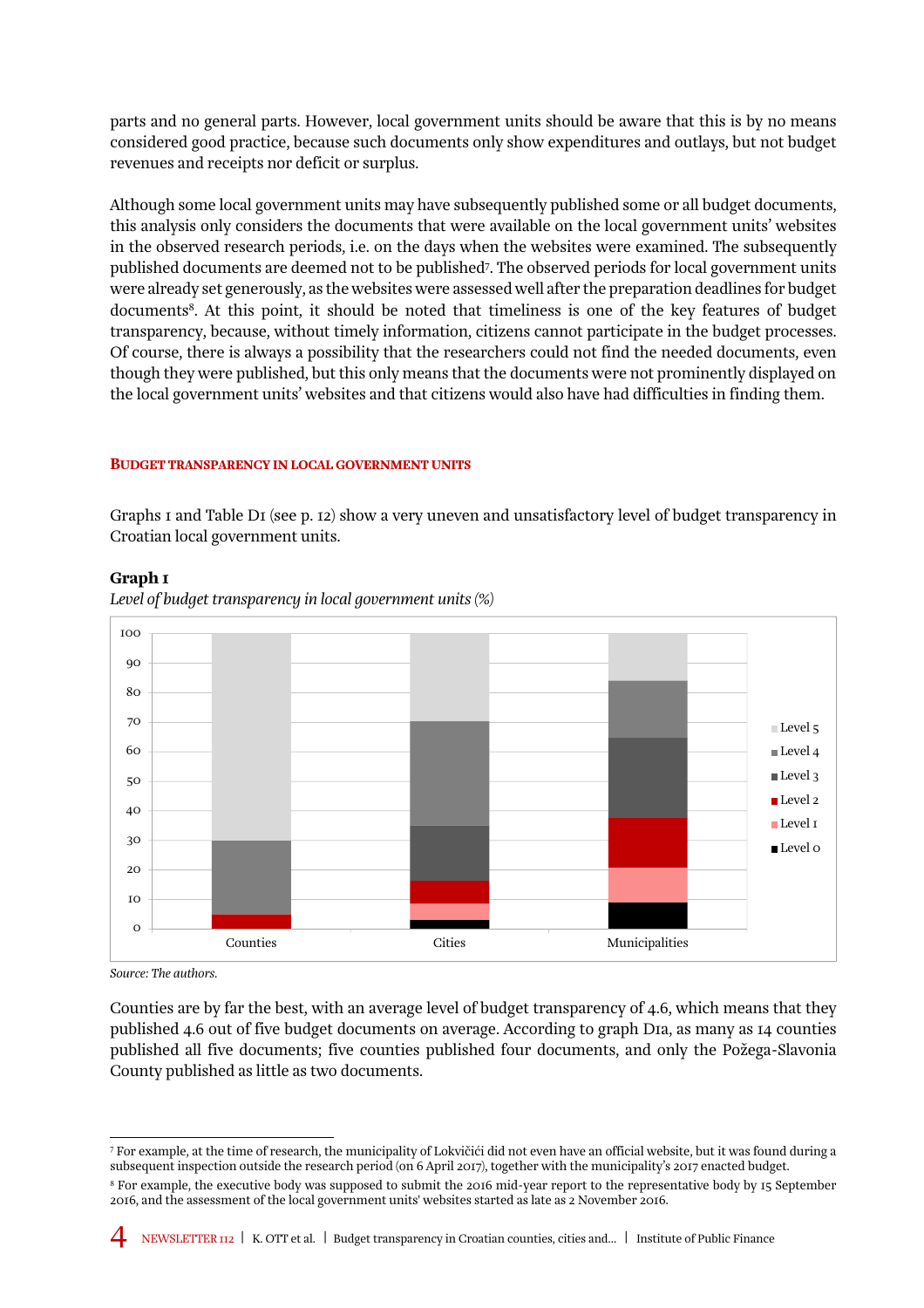good' (3.7). Given 38 top-ranking cities (see Table D1), there is also a great percentage difference between<br>cities and counties with five published documents (30% vs. 70%). The most transparent cities on average are located in the Krapina-Zagorje (4.6) and Brod-Posavina (4.5) counties. The least transpare<br>in the Lika-Senj (1.8), Požega-Slavonia (2.2) and Osijek-Baranja (2.6) counties (see graph D1b). Although lower than that in counties, the average level of budget transparency in cities is almost 'very good' (3.7). Given 38 top-ranking cities (see Table D1), there is also a great percentage difference between are located in the Krapina-Zagorje (4.6) and Brod-Posavina (4.5) counties. The least transparent cities are

The average transparency in municipalities is still unsatisfactory (2.8). However, unlike in the previous research cycle, when almost a fifth of municipalities failed to publish a single document, there were only 9% of such municipalities in the current cycle. Significant progress was also made in the number of municipalities publishing all five documents: from only one (Viškovo) in the first research cycle to eight (Bizovac, Kistanje, Konavle, Kostrena, Lovran, Orehovica, Radoboj and Sveti Križ Začretje) in the second and as many as 68 in the third cycle (see table D1). The highest-ranking municipalities in terms of transparency were in the Primorje-Gorski Kotar (4), Karlovac (3.7) and Koprivnica-Križevci (3.6) counties, and by far the lowest-ranking in the Split-Dalmatia (1.5), Zadar (2.2) and Dubrovnik-Neretva (2.3) counties (see graph D1c).

In terms of the overall average budget transparency for all local government units within a county (graph D1d)9, the leader is the Primorje-Gorski Kotar County (4.2), followed by the Karlovac (3.9) and Koprivnica-Križevci (3.6) counties. The Split-Dalmatia County sticks out as the least transparent county (2), followed by the Lika-Senj, Zadar and Osijek-Baranja counties (about 2.5 each).

To clarify the difference among graphs D1a to D1d, it should be noted that while, for example, the Zadar County is distinctly transparent (5) and has an excellent website and citizens budgets produced with each budget document, the municipalities in its territory are distinctly non-transparent (2.2 on average), so that the overall average level of transparency in the Zadar County is low (2.5). A similar situation is found in the Lika-Senj County (5), which has a low overall average level of transparency (2.5), owing to extremely low transparency rankings of the cities in its territory (1.8 on average).

#### ACCESSIBILITY OF BUDGET DOCUMENTS

As shown in graph 2, the most accessible to citizens were budget documents in counties. All counties published year-end reports and enacted budgets; all of them, except the Požega-Slavonia County, published mid-year reports and budget proposals. However, as many as six counties failed to publish citizens budgets.

Cities lagged behind the counties, publishing fewer documents in percentage terms. The most frequently published were enacted budgets (91%), year-end and mid-year reports (88% and 82% respectively) and budget proposals (68%). Regretfully, as little as 38% of cities published citizens budgets.

Municipalities mostly published enacted budgets (82%) and, to a much lesser extent, year-end and midyear reports (69% and 65% respectively). It is a pity that only less than half of municipalities published budget proposals and barely a fifth of them citizens budgets.

It is worrying that both cities and municipalities are much less inclined to publish budget proposals than enacted budgets (cities: 68% vs. 91% and municipalities: 46% vs. 82%). Moreover, even if budget proposals are published, it is often done in an untimely manner, i.e. not at the time when they are submitted by the executive body to the representative body. Citizens are thus put before a 'fait accompli' and therefore unable to participate in the next year's budget planning.

 $\overline{a}$ 9 Calculated as the sum of the levels of transparency for a given county and for all cities and municipalities located therein, divided by the total number of local government units located in that county, including the county itself.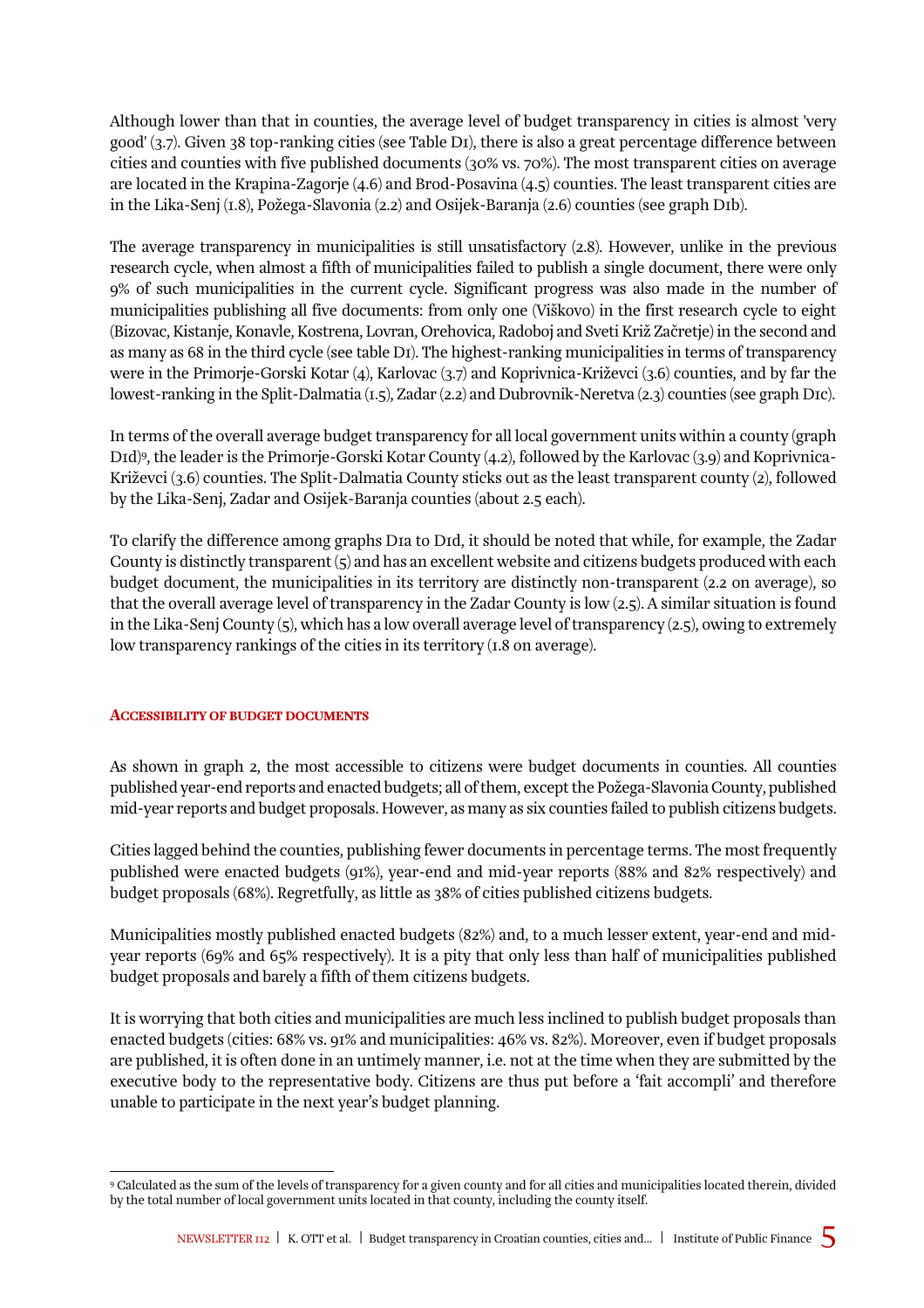Graph 2 *Published budget documents (%)* 



*Source: The authors.* 

Regretfully, budget execution reports are still published scarcely and in an untimely manner: 12% of cities and 31% of municipalities failed to publish year-end reports, whereas 18% of cities and 35% of municipalities failed to publish mid-year reports. And it is exactly these reports that are necessary for the public monitoring of the collection and spending of budget funds.

Despite the Act on the Right of Access to Information and the Budget Act, providing that all local government units should publish enacted budgets, year-end reports and mid-year reports on their official websites, and the Ministry of Finance's recommendation that they should also publish their respective budget proposals and citizens budgets, graph 2 shows that only counties fully comply with the legislation when it comes to enacted budgets and year-end reports, but not when it comes to mid-year reports (e.g. the Požega-Slavonia County). However, cities and (especially) municipalities are still far from complying with those legal requirements.

It is worth noting here that only less than a fifth of municipalities published complete budget proposals (including the general and specific parts and development programme plans), while only slightly over half of municipalities published complete enacted budgets. The municipality of Gračišće sets a good example, when it comes to both [budget proposals](http://www.gracisce.hr/images/stories/Prijedlog_za_donoenje__Prorauna_za_2017_godinu_i_projekcija_za_2018_i_2019_godinu.pdf) and [enacted budgets](http://www.gracisce.hr/images/stories/Proraun_za_2017_godinu_i_projekcija_za_2018_i_2019_godinu.pdf). Similarly, there are very few published complete year-end and mid-year reports, including everything required under Article 108 of the Budget Act (especially the reports on borrowing). A positive example in this context is the municipality of [Hlebine](http://www.hlebine.hr/index.php/opcina-hlebine/financijski-izvjestaji#2015-godina).

#### BUDGET TRANSPARENCY STEADILY IMPROVING

Graph 3 shows major improvements in the three budget transparency research cycles: the number of budget documents published by all types of local government units has grown year after year. The number of counties publishing citizens guides doubled, the number of such cities rose two-and-a-half times and the number of municipalities picked up from four (Kamanje, Krnjak, Viškovo and Višnjan) to as many as 94. Municipalities again made the biggest progress in publishing budget proposals: from 8% in 2015 to 46% in 2017.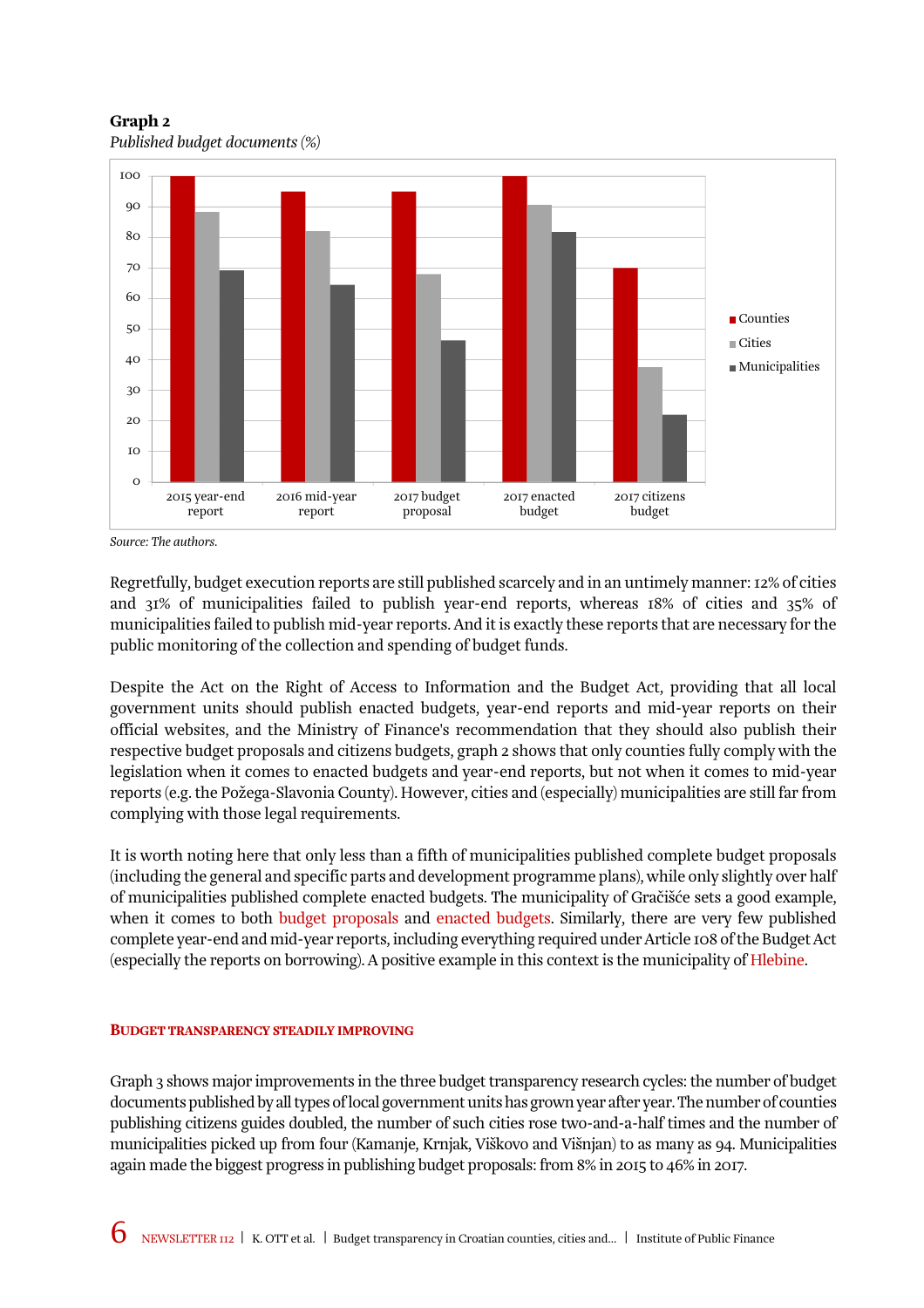Graph 3 *Budget documents published in 2015, 2016 and 2017 (%)\** 



\**Data for 2015 and 2016 were taken from the previous research cycles conducted by Ott, Bronić and Petrušić (2015), and Ott, Bronić, Petrušić and Stanić (2016).* 

*Source: The authors.* 

#### TRANSPARENCY, POPULATION AND BUDGET REVENUES OF LOCAL GOVERNMENT UNITS

Despite a lack of any econometric analysis of budget transparency determinants in this article, it can be easily observed that of the top fifty local government units with the highest total budget revenues raised in 2015, only three, i.e. the cities of Varaždin and Sisak, and the Požega-Slavonia County, published less than four budget documents. The same applies to the top forty local government units by population. However, no regularity is observable if local government units are classified by per capita budget revenues raised in 2015.

For example, some municipalities with the highest per capita budget revenues raised in 2015, such as Sutivan (over HRK 16,000), as well as Šolta, Dugopolje and Bol (over HRK 9,000 each) failed to publish a single document. By contrast, the municipalities of Jarmina, Đelekovec, Gornja Rijeka, Martijanec, Sveti Križ Začretje and Vratišinec, with below HRK 1,500 per capita budget revenues each, raised in 2015, published all five budget documents. Population does not seem to be decisive either: the municipalities of Ribnik and Dekanovec, with populations of 475 and 774 respectively, published all five documents, whereas Čepin (over 11,000) and Rugvica and Dugi Rat (over 7,000 each) did not publish a single document.

Some of the cities with relatively low per capita budget revenues raised in 2015, such as Pregrada, Ivanec, Duga Resa, Ozalj and Lepoglava (below HRK 2,000 each) also published all five budget documents. By contrast, Gospić, with over HRK 4,500 per capita budget revenues, did not publish a single relevant document, and Vodnjan (over HRK 6,500) published only one such document. The smallest cities with all five budget documents published were Cres and Klanjec (below 3,000 inhabitants each). In contrast to this, cities with over 10,000 (Gospić, Valpovo and Imotski) or over 6,500 inhabitants (Vrgorac) failed to publish a single document. Another bad example is Petrinja, a city with a population of almost 25,000 and only one published budget document.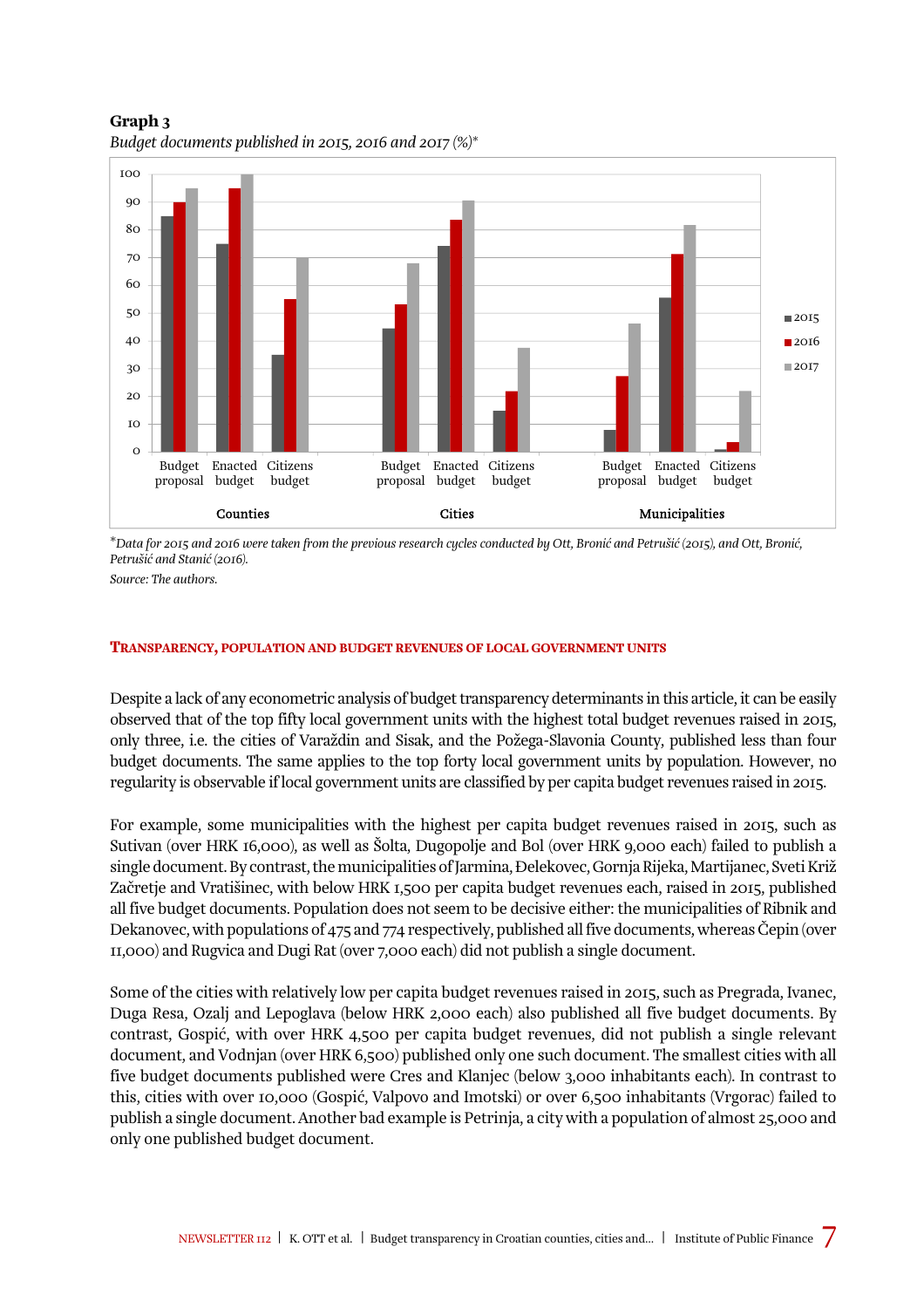This research cycle again shows that the size and budget revenues of local government units are not necessarily crucial for their budget transparency. Some of the most transparent local government units have either small populations or very low per capita budget revenues, or even both. In contrast to them, there are local government units with substantial budget revenues, both in total and per capita terms, where transparency still remains a low priority.

#### QUALITY OF BUDGET INFORMATION TO CITIZENS

With some rare exceptions, almost all counties have well-designed and easy-to-navigate official websites, and most of them publish citizens budgets. The Zadar County even publishes such citizens budgets along with each budget document.

There are many cities with well-designed and easy-to-navigate websites, e.g. Bjelovar, Crikvenica, Duga Resa, Koprivnica, Krapina, Orahovica, Osijek [\(Čist račun osječki proračun](https://cistracun.net/2017/05/15/casopis-cist-racun-osjecki-proracun-svibanj-2017/)), Ozalj, Poreč, Pregrada, Rab, Samobor, Sisak, Slavonski Brod, Umag and Zabok. More and more cities, such as [Buzet](http://ebuzet.com/proracun2016/), [Krk](http://www.grad-krk.hr/g/Jedinstveni-upravni-odjel/Savjetovanje-sa-zainteresiranom-javnoscu/Otvorena-savjetovanja-sa-zainteresiranom-javnoscu/Poziv-za-savjetovanje-Prijedlog-Proracuna-Grada-Kr.aspx), [Mali Lošinj](http://www.mali-losinj.hr/24/08/2016/gradska-uprava-grada-malog-losinja-ovim-putem-poziva-gradane-da-sudjeluju-u-kreiranju-proracuna-za-2017-godinu/), [Pazin](http://proracun.pazin.hr/) and [Rijeka](https://www.rijeka.hr/teme-za-gradane/aktivno-gradanstvo/participativno-budzetiranje-ukljucivanje-gradana-odlucivanje-proracunu/), organise various budgeting activities (public consultations, offering citizens an opportunity to participate in budget creation, forum discussions, etc.). Regretfully, however, there are also cities failing to provide even the basic budget documents on their websites.

Most of the municipalities with all five budget documents published also have well-designed websites, but there are also municipalities with good and easily searchable websites which do not belong to 'transparency leaders', e.g. Bizovac, Brckovljani, Bukovlje, Jakovlje, Jasenice, Kolan, Ravna Gora and Sibinj. Similarly, municipalities which publish at least some budget documents (and not only those with zero budget documents published) include a fair number of those with poorly designed and user-unfriendly websites (e.g. Čađavica, Drenje, Galovac, Jagodnjak, Konjščina, Lišane Ostrovičke, Nerežišća, Oriovac and Zemunik Donji). Fortunately, the number of local government units with no official websites has declined year after year, so that the only municipality currently without a website is Zažablje.

There is increased use of various common platforms, applications, data visualisations, etc. Counties, for example, use the so-called [Otvoreni proračun](http://hrvzz.hr/otvoreni_proracun/) (Open budget), created by the Croatian County Association, offering: a visualization of county budgets by budget classifications, basic information and possibilities for more sophisticated analyses, budget documents in a machine-readable form, citizens budgets and various services for county employees and budget users. Some cities and municipalities use the application [www.proracun.hr](http://www.proracun.hr/) for better understanding of the budget. It includes a guide to the budget and offers a possibility for budget search, as well as information on budget counselling. The website of the Association of Cities offers a [visualization of expenditure by functional classification for all counties, cities and](http://www.udruga-gradova.hr/proracun-opca/)  [municipalities](http://www.udruga-gradova.hr/proracun-opca/) for the period 2010-2015. All this helps in understanding local governments' budgets and encouraging citizens to participate in the budget processes, assuming, of course, that the relevant, clearly stated direct links to these visualisations are available on the local government units' official websites.

However, attention should again be drawn to some recurring problems with the local government units' website navigation, such as: a huge number of invalid links, slow or inoperative search machines, websites without menus, or existing menus that either cannot be opened or are opened but in empty pages, slow document upload, budget proposals without the general or specific parts, budget documents that exist but cannot be found, inaccurate document titles, Rar documents (which some citizens are probably unable to open), incomplete or unreadable documents (e.g. [2015 year-end report of the City of](https://lastovo.hr/wp-content/uploads/2016/07/SLU%C5%BDBENI-GLASNIK-02-16-1.pdf)  [Lastovo,](https://lastovo.hr/wp-content/uploads/2016/07/SLU%C5%BDBENI-GLASNIK-02-16-1.pdf) the copy of which is so poor that it is not readable), undated documents, poor website layout or even false document posting dates. A special problem is the volatility of the content, or the changing of links, so that, at the time of writing this article, some documents that had been available on certain links at the time of research were either moved to other links or completely removed.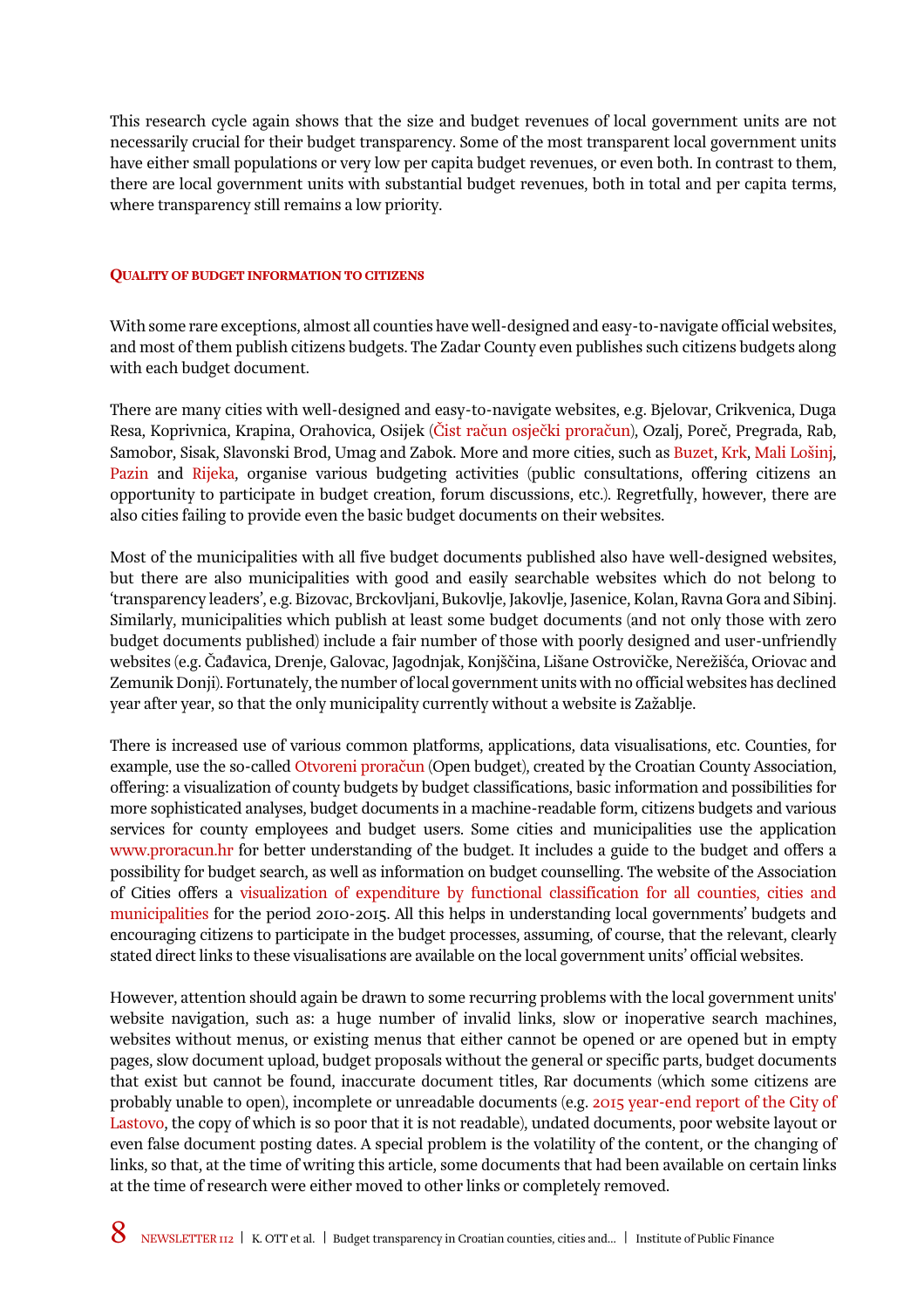#### THE VIEWS OF LOCAL GOVERNMENT UNIT EMPLOYEES ON BUDGET TRANSPARENCY

It is worth highlighting the following findings of the budget transparency survey conducted in 2016<br>It is worth highlighting the following findings of the budget transparency survey conducted in 2016 among the county, city and municipality employees directly involved in budgeting:  $^{10}$ 

It is encouraging that:

- a large percentage of respondents are willing to publish information in order to bring the budget closer to citizens;
- only a negligible percentage of respondents believe that the local government units' executives should not encourage the public to intensify the use of budget information and participation in budgeting;
- employees track visitors to website budget information sources;
- they expect more technical support from central government in order to improve transparency;
- they desire fiscal decentralisation.

It is worrying, however, that:

- only a negligible percentage of respondents consider the amount of budget information available on their respective websites to be inadequate;
- only a small percentage of respondents believe that the executives should encourage the public to intensify the use of budget information and participation in budgeting, while a large percentage of respondents are indecisive about whether or not the executives should do so;
- the respondents, especially those in cities and municipalities, complain about being overloaded with administrative tasks, indicating shortages of resources and staff and difficulties in hiring IT specialists;
- Some of the respondents do not believe the desired fiscal decentralisation will ever happen.

#### **CONCLUSIONS**

The overall average level of budget transparency in local government units, measured by the number of budget documents (the 2015 year-end report and 2016 mid-year report, as well as the 2017 budget proposal, enacted budget and citizens budget), published on the local government units' respective websites in the period from November 2016 to March 2017, stood at 3.1 (the maximum rank was 5). This was an improvement relative to the two previous research cycles, when it stood at 1.8 and 2.4 in the first and second cycles respectively.

It is encouraging that almost half of local government units published more documents than in the previous research cycle: the number of published documents in as many as four municipalities (Fužine, Gornja Stubica, Marija Bistrica and Tučepi) jumped from zero (in both of the previous cycles) to five in the current cycle; four cities (Ilok, Oroslavje, Sveti Ivan Zelina and Vinkovci) and a fair number of municipalities published four budget documents more than in the previous research cycle. However, transparency levels were again very uneven, with four cities (Gospić, Imotski, Valpovo and Vrgorac) and 39 municipalities having published no budget documents at all (see table D1).

In terms of the overall average budget transparency for all local government units in a county, the leader was the Primorje-Gorski Kotar County, followed by the Karlovac County. The least transparent were the Split-Dalmatia, Lika-Senj, Zadar and Osijek-Baranja counties. The following conclusions can be drawn by type of local government units:

 $\overline{a}$  $\scriptstyle\rm ^{10}$  For details of the survey and its findings, see Ott and Bronić ([2017](http://www.ijf.hr/upload/files/file/ENG/newsletter/111.pdf)).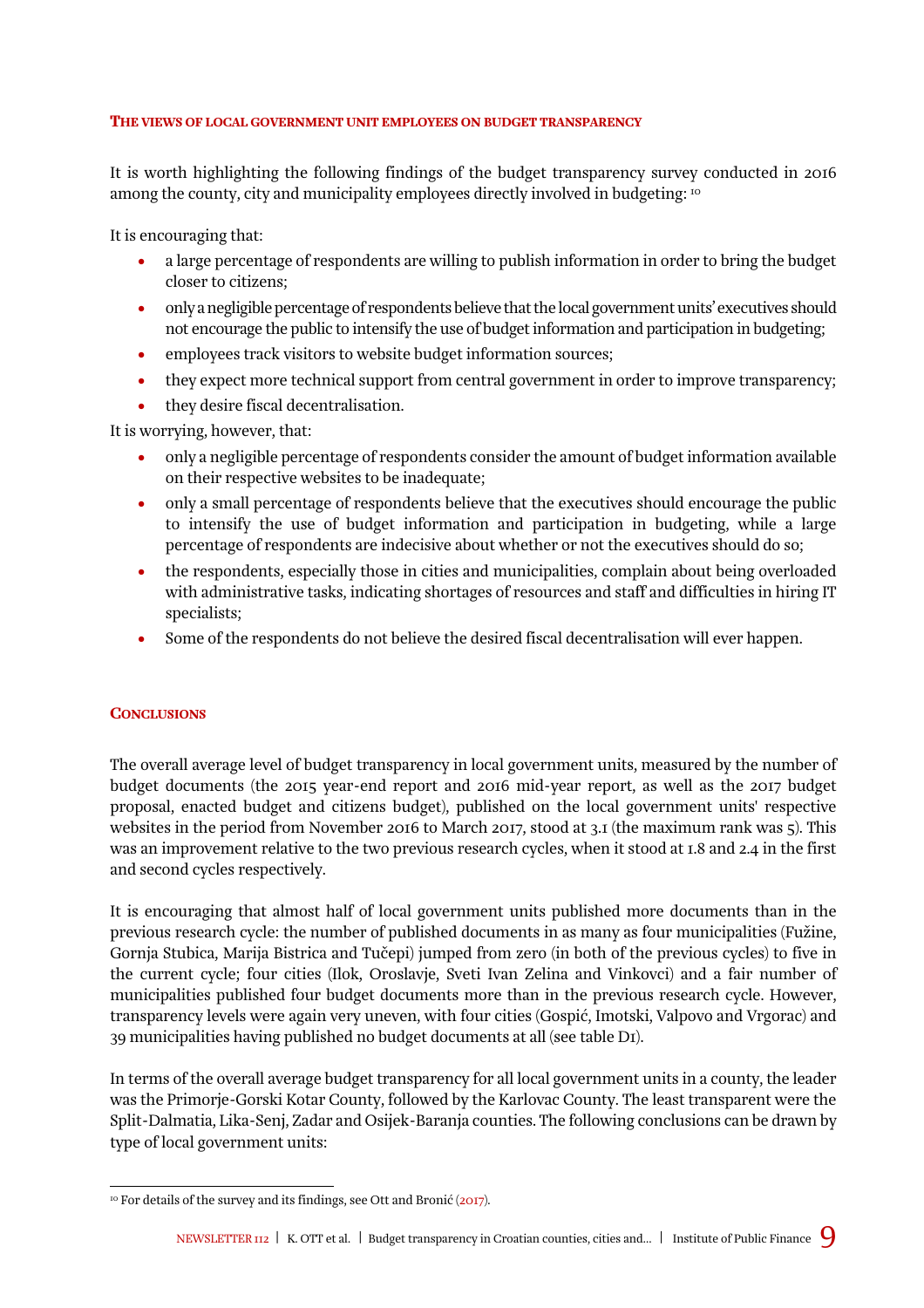- Counties were very transparent (4.6 on average); as many as 14 of them published all five budget documents. Only the Požega-Slavonia County lagged behind markedly, with only two documents published.
- The budget transparency level in cities was relatively satisfactory (3.7 on average); the most transparent on average were cities in the Krapina-Zagorje and Brod-Posavina counties, whereas the least transparent were cities in the Lika-Senj, Požega-Slavonia and Osijek-Baranja counties.
- Transparency in municipalities continued to be inadequate (2.8 on average). The most transparent were municipalities in the Primorje-Gorski Kotar County and the least in the Split-Dalmatia, Zadar and Dubrovnik-Neretva counties. However, a considerable improvement was perceived here: while only one municipality (Viškovo) published all five documents in the first research cycle, eight of them did so in the second, and as many as 68 in the third cycle (see table D1).

Despite a continuous increase in budget documents published in all types of local government units, it is worrying that the number of published enacted budgets exceeds that of budget proposals, and that published year-end and mid-year reports, and especially citizens budgets are scarce. Without these documents citizens cannot participate in budget planning or monitor the collection and spending of budget funds.

It is worth noting that, as in previous years, the most transparent local government units include very scarcely populated ones (e.g. Ribnik and Dekanovec), as well as those with low per capita budget revenues (e.g. Jarmina and Đelekovec). On the other hand, the least transparent local government units include those with very large total and per capita budget revenues (e.g. Sutivan, Šolta, Dugopolje and Bol).

Almost all counties, a certain number of cities and few municipalities can boast with well-designed and laid out and easy-to-navigate websites. However, there are numerous local units with really poor websites, offering almost no content, or disorganized websites. There is also a municipality of Zažablje with no website at all.

For more details about budget transparency in all counties, cities and municipalities, see [the interactive](http://www.ijf.hr/transparency)  [map](http://www.ijf.hr/transparency) and [the Excel table.](http://www.ijf.hr/download_file.php?file=nle-112.xlsx) 

#### **RECOMMENDATIONS**

All previous analyses of budget transparency of Croatian local government units, carried out by the Institute of Public Finance, ended with lots of recommendations, most of which were repeated year after year. Therefore, we highlight only the most important ones:<sup>11</sup>

It is urgent to *legally prescribe the obligation to publish five complete key budget documents on the local government units' websites, in a timely manner and in compliance with the forms laid down by the Ministry of Finance, and to impose severe penalties for non-compliance with this obligation*. The five key budget documents include: budget proposal, enacted budget, citizens budget and mid-year and year-end reports on budget execution.

Since the legal obligation to publish certain budget documents has existed, but has not been complied with by a large number of local government units, as shown in this analysis, it is obviously necessary to *supervise the implementation of the regulations and impose penalties for their violation*. However, given the experience so far, one should not rely too much on such supervision and punishments for those responsible for non-compliance with the regulations. Therefore, the following might be recommendable in the long run:

 $\overline{a}$ 11 For more recommendations, see Ott, Bronić and Petrušić ([2013,](http://www.ijf.hr/upload/files/file/ENG/newsletter/81.pdf) [2014](http://www.ijf.hr/upload/files/file/ENG/newsletter/87.pdf) and [2015](http://www.ijf.hr/upload/files/file/ENG/newsletter/97.pdf)), and Ott, Bronić, Petrušić and Stanić ([2016](http://www.ijf.hr/upload/files/file/ENG/newsletter/107.pdf)).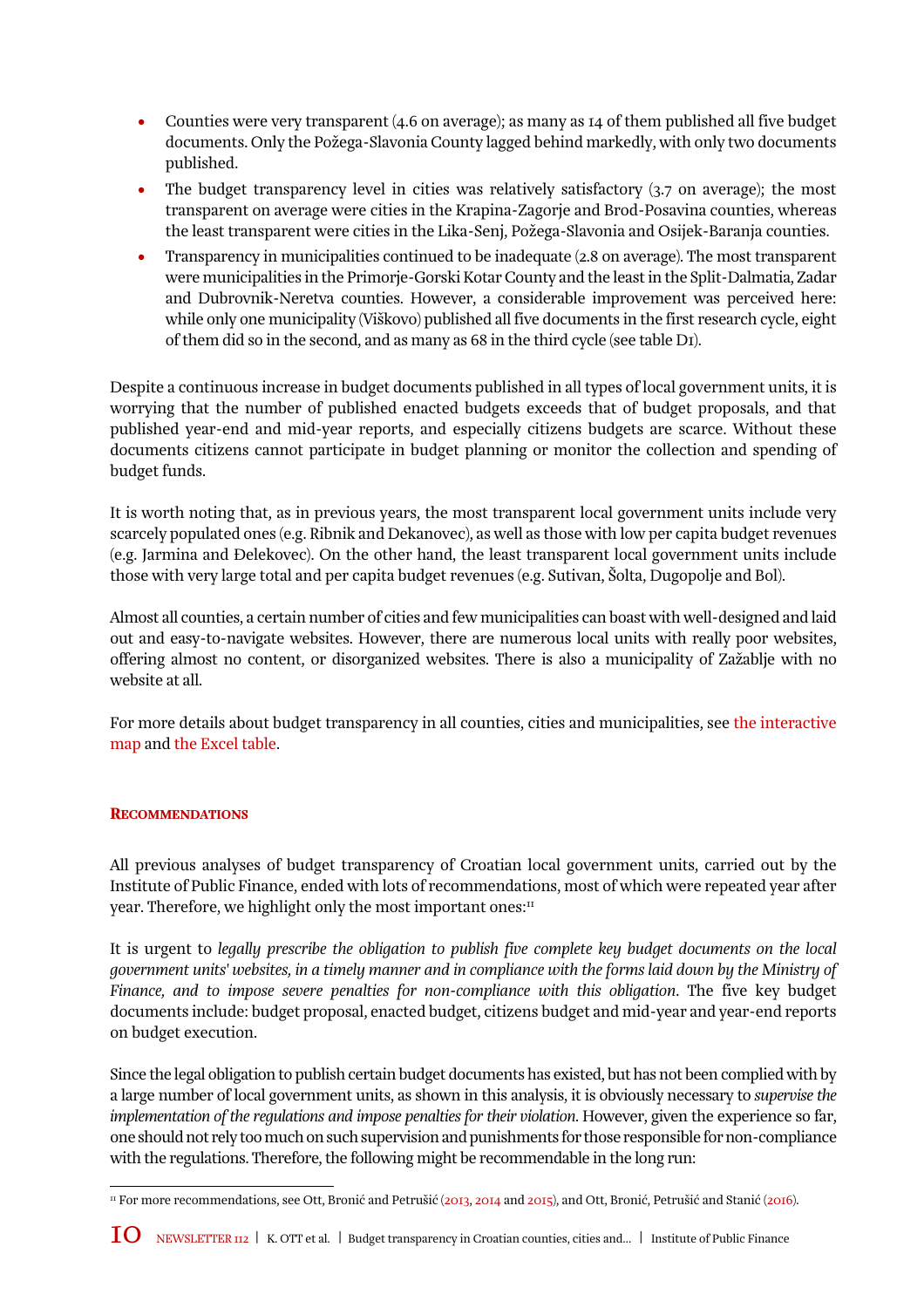*municipalities* in their respective territories, with a view to reaching the highest possible level of overall<br>average transparency not only in those counties, but in the country as a whole. Given their already high levels of budget transparency, *counties should use their influence over the cities and*  average transparency not only in those counties, but in the country as a whole.

R *The Association of Cities and the Association of Municipalities should follow the example of the County Association* in promoting and supporting budget transparency in their respective members. Moreover, *less transparent cities and municipalities themselves should look up to the more transparent ones*.

The general public itself, i.e. citizens, the media, civil society organisations, entrepreneurs, political parties, independent politicians etc., should *call for greater budget transparency where it is currently inadequate, and use every available legal opportunity to get informed and participate in the budget process* in those units where this is already possible.

Without budget transparency, i.e. complete, clear, understandable and timely budget information, the public cannot participate in budgeting, and without public participation it will be difficult to reach a consensus on the necessary reforms. Without the consensus, the reforms cannot be expected to succeed.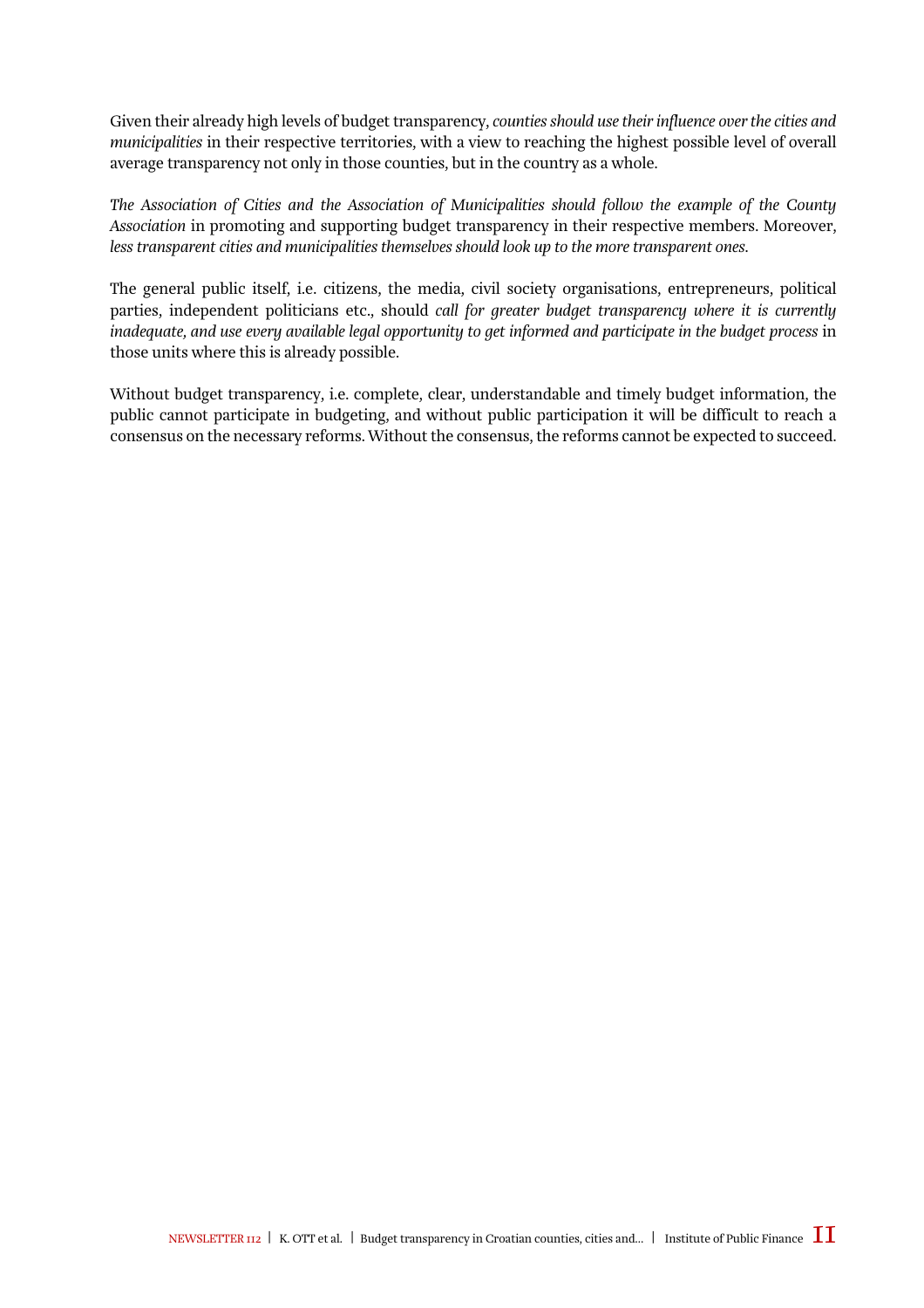#### **ANNEX**

#### Table D1

*Level of budget transparency in counties, cities and municipalities (by number of documents published)* 

| documents      | Local government units                                                                                                                                                                                                                                                                                                                                                                                                                                                                                                                                                                                                                                                                                                                                                                                                                                                                                                                                                                                                                                                                                                                                                                                                                                                                                                                                                     |
|----------------|----------------------------------------------------------------------------------------------------------------------------------------------------------------------------------------------------------------------------------------------------------------------------------------------------------------------------------------------------------------------------------------------------------------------------------------------------------------------------------------------------------------------------------------------------------------------------------------------------------------------------------------------------------------------------------------------------------------------------------------------------------------------------------------------------------------------------------------------------------------------------------------------------------------------------------------------------------------------------------------------------------------------------------------------------------------------------------------------------------------------------------------------------------------------------------------------------------------------------------------------------------------------------------------------------------------------------------------------------------------------------|
| Counties       | Bjelovar-Bilogora, Dubrovnik-Neretva, Istria, Karlovac, Krapina-Zagorje, Lika-Senj, Međimurje, Osijek-<br>Baranja, Primorje-Gorski Kotar, Sisak-Moslavina, Šibenik-Knin, Varaždin, Zadar and Zagreb                                                                                                                                                                                                                                                                                                                                                                                                                                                                                                                                                                                                                                                                                                                                                                                                                                                                                                                                                                                                                                                                                                                                                                        |
| Cities         | Bakar, Bjelovar, Buje, Buzet, Cres, Crikvenica, Delnice, Dubrovnik, Duga Resa, Ivanec, Kastav, Klanjec, Koprivnica,<br>Krapina, Lepoglava, Ludbreg, Novska, Opatija, Oroslavje, Osijek, Ozalj, Pazin, Poreč, Pregrada, Prelog, Pula, Rab,<br>Rijeka, Rovinj, Samobor, Slavonski Brod, Šibenik, Vodice, Vrbovsko, Zabok, Zadar, Zagreb and Županja                                                                                                                                                                                                                                                                                                                                                                                                                                                                                                                                                                                                                                                                                                                                                                                                                                                                                                                                                                                                                          |
| Municipalities | Andrijaševci, Barilović, Baška, Belica, Brodski Stupnik, Brtonigla, Cerna, Cernik, Čavle, Dekanovec, Dobrinj,<br>Dubravica, Đelekovec, Đulovac, Đurmanec, Fužine, Gola, Gornja Rijeka, Gornja Stubica, Gračišće, Hercegovac,<br>Hlebine, Jarmina, Jasenovac, Kistanje, Kloštar Ivanić, Kneževi Vinogradi, Konavle, Kostrena, Kravarsko, Križ,<br>Legrad, Lopar, Lovas, Luka, Lukač, Mala Subotica, Marija Bistrica, Martijanec, Matulji, Motovun, Omišalj,<br>Perušić, Pisarovina, Pitomača, Punat, Pušća, Radoboj, Ribnik, Selca, Stara Gradiška, Starigrad, Ston, Sukošan,<br>Sveti Križ Začretje, Tompojevci, Tounj, Tučepi, Tuhelj, Udbina, Velika, Velika Pisanica, Veliko Trojstvo, Virje,<br>Viškovo, Vladislavci, Vratišinec and Vuka                                                                                                                                                                                                                                                                                                                                                                                                                                                                                                                                                                                                                              |
| Counties       | Brod-Posavina, Koprivnica-Križevci, Split-Dalmatia, Virovitica-Podravina and Vukovar-Srijem                                                                                                                                                                                                                                                                                                                                                                                                                                                                                                                                                                                                                                                                                                                                                                                                                                                                                                                                                                                                                                                                                                                                                                                                                                                                                |
| Cities         | Benkovac, Čakovec, Daruvar, Drniš, Đakovo, Garešnica, Glina, Grubišno Polje, Hrvatska Kostajnica, Hvar, Ilok,<br>Ivanić-Grad, Jastrebarsko, Karlovac, Kaštela, Knin, Korčula, Kraljevica, Krk, Kutina, Labin, Lipik, Makarska, Mali<br>Lošinj, Nova Gradiška, Novigrad, Obrovac, Ogulin, Sinj, Slatina, Slunj, Solin, Split, Sveta Nedelja, Sveti Ivan Zelina,<br>Trogir, Umag, Varaždinske Toplice, Velika Gorica, Vinkovci, Virovitica, Vrbovec, Vukovar, Zaprešić and Zlatar                                                                                                                                                                                                                                                                                                                                                                                                                                                                                                                                                                                                                                                                                                                                                                                                                                                                                            |
| Municipalities | Antunovac, Bebrina, Bedekovčina, Beretinec, Bilje, Bizovac, Brckovljani, Brestovac, Breznički Hum, Cerovlje,<br>Čačinci, Draž, Drenovci, Drnje, Dubrava, Dubrovačko primorje, Gračac, Grožnjan, Josipdol, Kali, Kamanje,<br>Kaptol, Klinča Sela, Konjščina, Koprivnički Bregi, Krapinske Toplice, Krašić, Kršan, Lasinja, Lipovljani, Ližnjan,<br>Lobor, Lokve, Lovran, Mače, Malinska-Dubašnica, Marčana, Maruševec, Molve, Mošćenička Draga, Muć,<br>Netretić, Nijemci, Nova Bukovica, Okrug, Oprisavci, Oprtalj, Orehovica, Peteranec, Pićan, Pirovac, Polača,<br>Popovac, Primošten, Privlaka (Zadarska C.), Rakovica, Raša, Ružić, Sibinj, Sikirevci, Sokolovac, Staro Petrovo<br>Selo, Strahoninec, Stubičke Toplice, Stupnik, Sunja, Sveta Nedelja, Sveti Ivan Žabno, Šenkovec, Tar-Vabriga,<br>Tisno, Tkon, Tovarnik, Tribunj, TrnovecBartolovečki, Veliki Grđevac, Veliko Trgovišće, Vidovec, Vojnić,<br>Vrbanja, Vrbnik, Vrhovine, and Vrpolje                                                                                                                                                                                                                                                                                                                                                                                                                   |
| Cities         | Belišće, Čabar, Donja Stubica, Đurđevac, Komiža, Metković, Našice, Nin, Novalja, Novi Marof, Omiš, Opuzen,<br>Orahovica, Otočac, Pag, Pakrac, Ploče, Sisak, Skradin, Stari Grad, Supetar, Varaždin, Vis and Vrlika                                                                                                                                                                                                                                                                                                                                                                                                                                                                                                                                                                                                                                                                                                                                                                                                                                                                                                                                                                                                                                                                                                                                                         |
| Municipalities | Bale, Barban, Biskupija, Bistra, Blato, Bogdanovci, Borovo, Bosiljevo, Brdovec, Brinje, Brod Moravice, Bukovlje,<br>Cetingrad, Civljane, Crnac, Desinić, Dežanovac, Donji Andrijevci, Donji Kraljevec, Donji Kukuruzari, Donji<br>Vidovec, Dragalić, Draganić, Erdut, Ernestinovo, Farkaševac, Fažana, Ferdinandovac, Funtana, Garčin,<br>Generalski Stol, Goričan, Gornja Vrba, Gornji Bogićevci, Gradac, Gundinci, Hrvatska Dubica, Ivanska, Jakovlje,<br>Jalžabet, Janjina, Jasenice, Jelenje, Jesenje, Kalinovac, Kalnik, Kanfanar, Kapela, Karojba, Klakar, Kloštar<br>Podravski, Kolan, Končanica, Koška, Kotoriba, Krnjak, Lanišće, Lećevica, Lumbarda, Magadenovac, Marija<br>Gorica, Marijanci, Martinska Ves, Medulin, Mihovljan, Mrkopalj, Nedelišće, Nova Kapela, Nova Rača, Novigrad,<br>Novo Virje, Otok, Petlovac, Petrijevci, Plaški, Podgorač, Podravske Sesvete, Podstrana, Podturen, Primorski<br>Dolac, Promina, Pučišća, Rasinja, Ravna Gora, Rešetari, Rogoznica, Saborsko, Satnica Đakovačka, Semeljci,<br>Sirač, Skrad, Slavonski Šamac, Stari Jankovci, Stari Mikanovci, Suhopolje, Sveta Marija, Sveti Đurđ, Sveti Ilija,<br>Sveti Lovreč, Sveti Martin na Muri, Šandrovac, Škabrnja, Šodolovci, Štitar, Topusko, Trpanj, Velika Trnovitica,<br>Viljevo, Vir, Viškovci, Višnjan, Vižinada, Vođinci, Zlatar Bistrica, Žakanje and Župa dubrovačka |
| Counties       | Požega-Slavonia                                                                                                                                                                                                                                                                                                                                                                                                                                                                                                                                                                                                                                                                                                                                                                                                                                                                                                                                                                                                                                                                                                                                                                                                                                                                                                                                                            |
| Cities         | Biograd na Moru, Čazma, Donji Miholjac, Dugo Selo, Križevci, Mursko Središće, Novi Vinodolski, Popovača,<br>Požega and Trilj                                                                                                                                                                                                                                                                                                                                                                                                                                                                                                                                                                                                                                                                                                                                                                                                                                                                                                                                                                                                                                                                                                                                                                                                                                               |
| Municipalities | Babina Greda, Bedenica, Bednja, Berek, Bibinje, Bošnjaci, Brela, Breznica, Budinščina, Cestica, Čađavica, Čaglin,<br>Darda, Domašinec, Donja Motičina, Galovac, Gornji Kneginec, Gornji Mihaljevec, Gradec, Gradina, Gradište, Gunja,<br>Gvozd, Hrašćina, Hum na Sutli, Ivankovo, Jagodnjak, Jakšić, Jelsa, Kukljica, Kula Norinska, Kumrovec, Lekenik,<br>Levanjska Varoš, Lišane Ostrovičke, Lupoglav, Ljubešćica, Markušica, Mikleuš, Milna, Mljet, Negoslavci, Nerežišća,<br>Novigrad Podravski, Okučani, Petrijanec, Petrovsko, Plitvička Jezera, Podgora, Postira, Preko, Preseka, Rakovec,<br>Rovišće, Seget, Selnica, Smokvica, Sračinec, Sveti Filip i Jakov, Sveti Juraj na Bregu, Sveti Petar Orehovec, Špišić<br>Bukovica, Štrigova, Trpinja, Unešić, Veliki Bukovec, Vinica, Vinodolska općina, Voćin, Vrbje, Vrsar and Žumberak                                                                                                                                                                                                                                                                                                                                                                                                                                                                                                                              |
| Cities         | Beli Manastir, Kutjevo, Otok, Petrinja, Pleternica, Senj and Vodnjan                                                                                                                                                                                                                                                                                                                                                                                                                                                                                                                                                                                                                                                                                                                                                                                                                                                                                                                                                                                                                                                                                                                                                                                                                                                                                                       |
| Municipalities | Baška Voda, Bilice, Cista Provo, Davor, Donja Dubrava, Drenje, Đurđenovac, Ervenik, Feričanci, Hrvace,<br>Karlobag, Kaštelir-Labinci, Kijevo, Klana, Klis, Koprivnički Ivanec, Lastovo, Lovreć, Majur, Mali Bukovec,<br>Murter, Novi Golubovec, Nuštar, Orebić, Oriovac, Orle, Pakoštane, Podbablje, Podcrkavlje, Pokupsko, Povljana,<br>Pribislavec, Privlaka (Vukovar-Srijem G.), Ražanac, Slivno, Sopje, Strizivojna, Sveti Petar u Šumi, Šestanovac,<br>Štefanje, Tinjan, Tordinci, Vela Luka, Velika Kopanica, Velika Ludina, Vrsi, Zagvozd, Zdenci, Zemunik Donji,<br>and Žminj                                                                                                                                                                                                                                                                                                                                                                                                                                                                                                                                                                                                                                                                                                                                                                                      |
| Cities         | Gospić, Imotski, Valpovo and Vrgorac                                                                                                                                                                                                                                                                                                                                                                                                                                                                                                                                                                                                                                                                                                                                                                                                                                                                                                                                                                                                                                                                                                                                                                                                                                                                                                                                       |
| Municipalities | Bol, Čeminac, Čepin, Dicmo, Donja Voća, Donji Lapac, Dugi Rat, Dugopolje, Dvor, Gorjani, Klenovnik, Kraljevec<br>na Sutli, Lokvičići, Lovinac, Marina, Pašman, Podravska Moslavina, Pojezerje, Poličnik, Posedarje, Prgomet,<br>Proložac, Punitovci, Rugvica, Runovići, Sali, Severin, Stankovci, Sućuraj, Sutivan, Svetvinčenat, Šolta, Trnava,<br>Visoko, Zadvarje, Zagorska Sela, Zažablje, Zmijavci and Zrinski Topolovac                                                                                                                                                                                                                                                                                                                                                                                                                                                                                                                                                                                                                                                                                                                                                                                                                                                                                                                                              |
|                | published                                                                                                                                                                                                                                                                                                                                                                                                                                                                                                                                                                                                                                                                                                                                                                                                                                                                                                                                                                                                                                                                                                                                                                                                                                                                                                                                                                  |